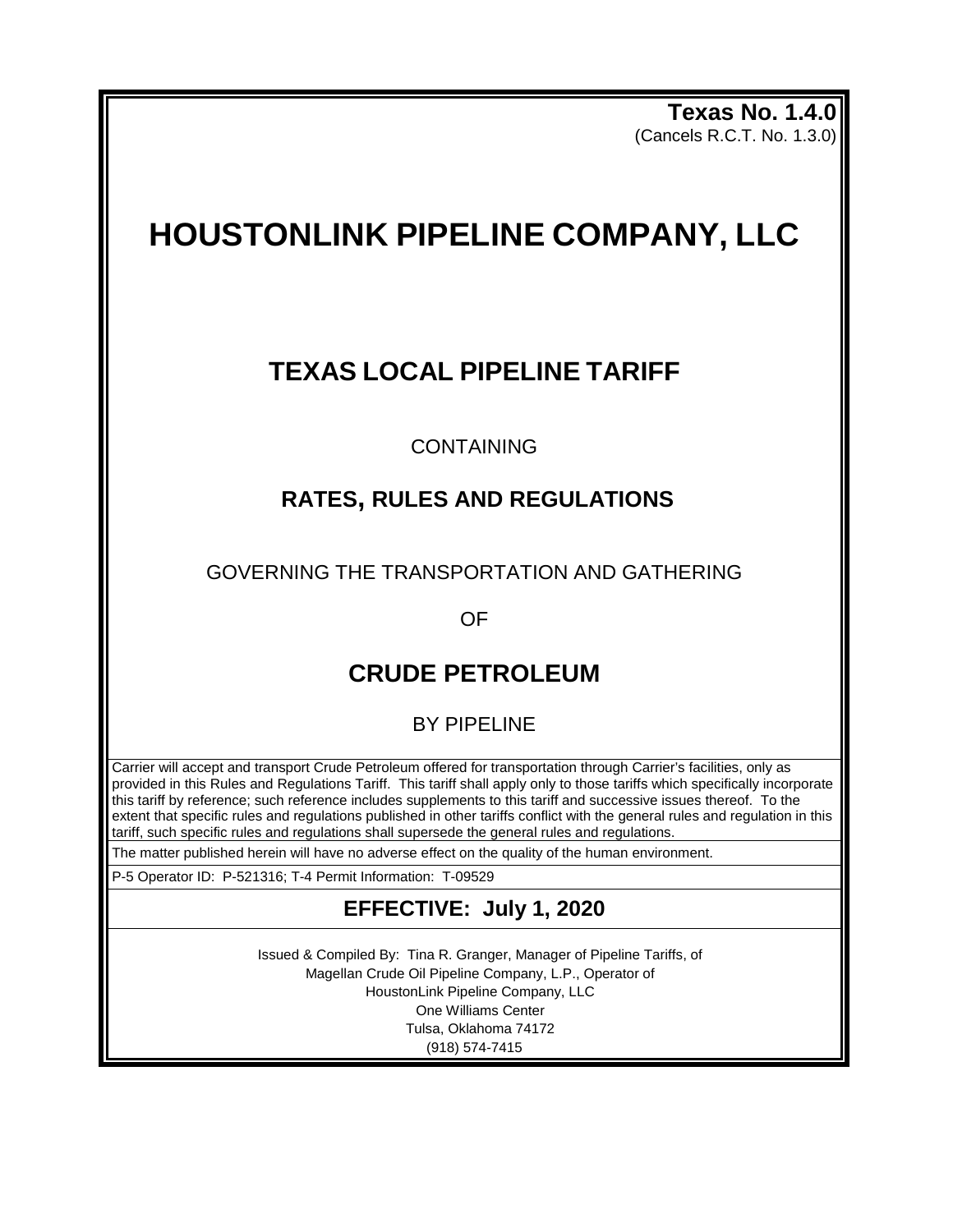#### **General Application**

Rules and regulations published herein apply only under tariffs which make specific reference by number to this tariff; such reference will include supplements hereto and successive issues hereof**.**

Crude petroleum will be transported through carrier's facilities only as provided in this rules and regulations tariff, except that specific rules and regulations published in individual tariffs will take precedence over rules and regulations published herein.

#### **Special Application**

The rules and regulations in Section I of this tariff will apply under tariffs made subject to the rules and regulations of the Railroad Commission of Texas as published in this tariff.

The rules and regulations in Section I and II of this tariff will apply under local tariffs.

## **Application of Rates From Intermediate Points**

From any point named in tariffs making reference to this tariff which is intermediate to a point from which rates are published, through such unnamed point, apply from such unnamed point the rate from the next more distant point.

## **SECTION I Rules and Regulations of Railroad Commission of Texas Rule §3.71, Pipeline Tariffs**

## **1. ALL MARKETABLE OIL TO BE RECEIVED FOR TRANSPORATION**

By the term "marketable oil" is meant any crude petroleum adapted for refining or fuel purposes, properly settled and containing not more than two percent (2.0%) of basic sediment, water, or other impurities above a point six (6) inches below the pipeline connection with the tank. Pipelines shall receive for transportation all such "marketable oil" tendered; but no pipeline shall be required to receive for shipment from any one person an amount exceeding three thousand (3,000) barrels of petroleum in any one day; and, if the oil tendered for transportation differs materially in character from that usually produced in the field and being transported there from by the pipeline, then it shall be transported under such terms as the shipper and the owner of the pipeline may agree or the commission may require.

## **2. BASIC SEDIMENT, HOW DETERMINED – TEMPERATURE**

In determining the amount of sediment, water or other impurities, a pipeline is authorized to make a test of the oil offered for transportation from an average sample from each such tank, by the use of centrifugal machine, or by the use of any other appliance agreed upon by the pipeline and the shipper. The same method of ascertaining the amount of the sediment, water, or other impurities shall be used in the delivery as in the receipt of oil. A pipeline shall not be required to receive for transportation, nor shall consignee be required to accept as a delivery, any oil of a higher temperature than 90 degrees Fahrenheit, except that during the summer oil shall be received at any atmospheric temperature, and may be delivered at like temperature. Consignee shall have the same right to test the oil upon delivery at destination that the pipeline has to test before receiving from the shipper**.**

## **3. "BARREL" DEFINED**

For the purpose of these sections, a "barrel" of crude petroleum is declared to be forty-two (42) gallons of 231 cubic inches per gallon at 60 degrees Fahrenheit.

## **4. OIL INVOLVED IN LITIGATION, ETC – INDEMNITY AGAINST LOSS**

When any oil offered for transportation is involved in litigation, or the ownership is in dispute, or when the oil appears to be encumbered by lien or charge of any kind, the pipeline may require of shippers an indemnity bond to protect it against all loss.

## **5. STORAGE**

Each pipeline shall provide, without additional charge, sufficient storage, such as is incident and necessary to the transportation of oil, including storage at destination or so near thereto as to be available for prompt delivery to destination point, for five days from the date of order of delivery at destination.

## **6. IDENTITY AND MAINTENANCE OF OIL**

A pipeline may deliver to consignee, either the identical oil received for transportation, subject to such consequences of mixing with other oil as are incident to the usual pipeline transportation, or it may make delivery from its common stock at destination; provided, if this last be done, the delivery shall be of substantially like kind and market value.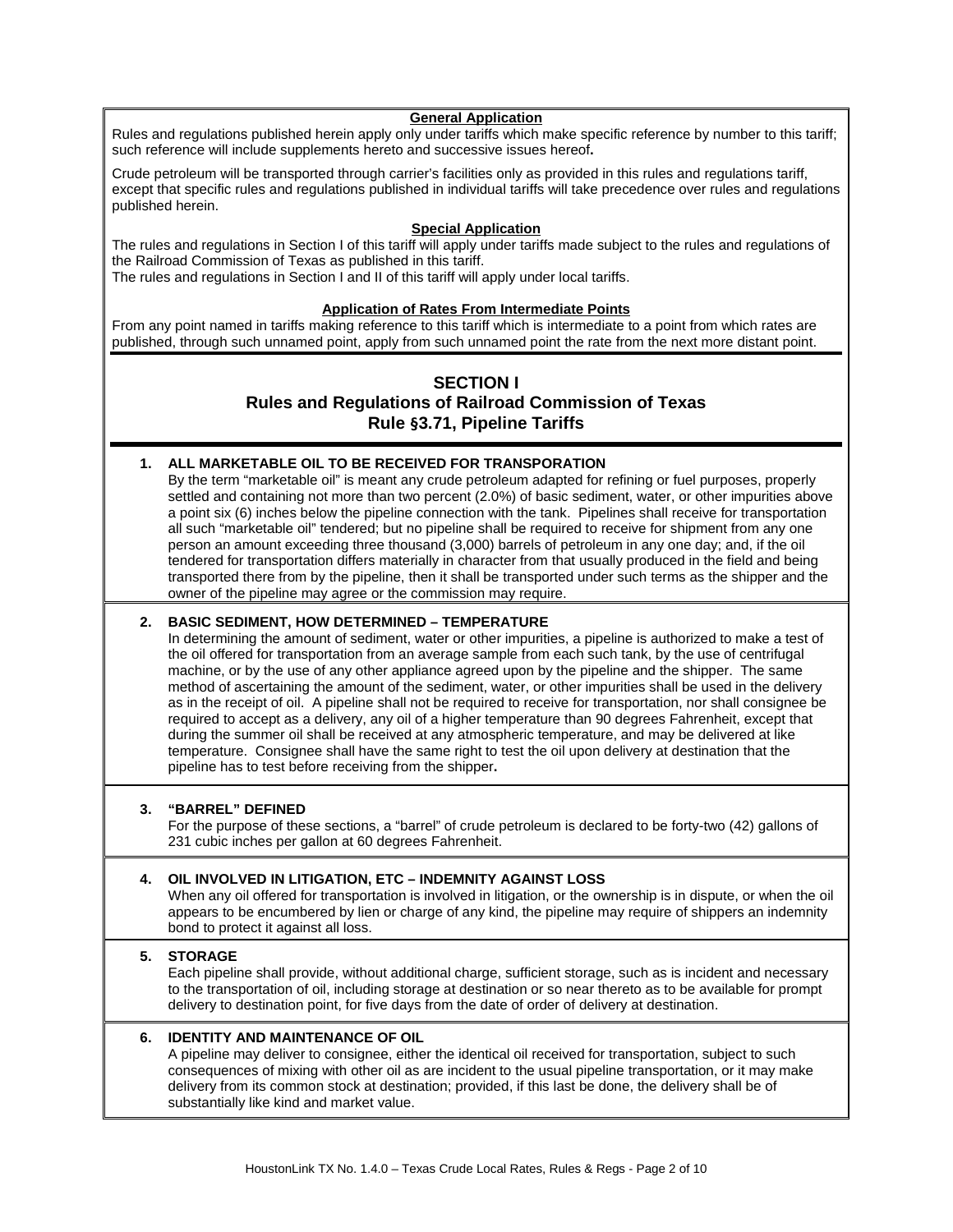| 7. | <b>MINIMUM QUANTITY TO BE RECEIVED</b><br>A pipeline shall not be required to receive less than one tank car-load of oil when oil is offered for loading<br>into tank cars at destination of the pipeline. When oil is offered for transportation for other than tank car<br>delivery, a pipeline shall not be required to receive less than five hundred (500) barrels.                                                                                                                                                                                                                                                                                                                                                                                                                                                                                                                                                                                                                                                                                                                                                                                                                                                                                                                                                                                                                                                                                                                                                                                                                                                                                                                                                                                                                                                                                                                                                                                                                                                                                                                                                                                                                                 |
|----|----------------------------------------------------------------------------------------------------------------------------------------------------------------------------------------------------------------------------------------------------------------------------------------------------------------------------------------------------------------------------------------------------------------------------------------------------------------------------------------------------------------------------------------------------------------------------------------------------------------------------------------------------------------------------------------------------------------------------------------------------------------------------------------------------------------------------------------------------------------------------------------------------------------------------------------------------------------------------------------------------------------------------------------------------------------------------------------------------------------------------------------------------------------------------------------------------------------------------------------------------------------------------------------------------------------------------------------------------------------------------------------------------------------------------------------------------------------------------------------------------------------------------------------------------------------------------------------------------------------------------------------------------------------------------------------------------------------------------------------------------------------------------------------------------------------------------------------------------------------------------------------------------------------------------------------------------------------------------------------------------------------------------------------------------------------------------------------------------------------------------------------------------------------------------------------------------------|
| 8. | <b>GATHERING CHARGES</b><br>Tariffs to be filed by a pipeline shall specify separately the charges for gathering of the oil, for transportation<br>and for delivery.                                                                                                                                                                                                                                                                                                                                                                                                                                                                                                                                                                                                                                                                                                                                                                                                                                                                                                                                                                                                                                                                                                                                                                                                                                                                                                                                                                                                                                                                                                                                                                                                                                                                                                                                                                                                                                                                                                                                                                                                                                     |
| 9. | <b>MEASURING, TESTING AND DEDUCTIONS</b><br>(A) Except as provided in subparagraph (B) of this paragraph, all crude oil tendered to a pipeline shall<br>be gauged and tested by a representative of the pipeline prior to its receipt by the pipeline. The<br>shipper may be present or represented at the gauging or testing. Quantities shall be computed<br>from correctly compiled tank tables showing 100% of the full capacity of the tanks.<br>(B) As an alternative to the method of measurement provided in subparagraph (A) of this paragraph,<br>crude oil and condensate may be measured and tested, before transfer of custody to the initial<br>transporter, by:<br>lease automatic custody transfer (LACT) equipment, provided such equipment is installed<br>(i)<br>and operated in accordance with the latest revision of the American Petroleum Institute<br>(API) Manual of Petroleum Measurement Standards, Chapter 6.1, or;<br>(ii) any devise or method, approved by the commission or its delegate, which yields accurate<br>measurements of crude oil or condensate.<br>(C) Adjustments to the quantities determined by the methods described in subparagraphs (A) or (B) of<br>this paragraph shall be made for temperature from the nearest whole number degree to the basis<br>of 60 degrees Fahrenheit and to the nearest 5/10 API degree gravity in accordance with the volume<br>correction Tables 5A and 6A contained in API Standard 2540, American Society for Testing<br>Materials 01250, Institute of Petroleum 200, first edition, August 1980. A pipeline may deduct the<br>basic sediment, water, and other impurities as shown by the centrifugal or other test agreed upon<br>by the shipper and pipeline; and 1.0% for evaporation and loss during transportation. The net<br>balance shall be the quantity deliverable by the pipeline. In allowing the deductions, it is not the<br>intention of the commission to affect any tax or royalty obligations imposed by the laws of Texas on<br>any producer or shipper of crude oil.<br>(D) A transfer of custody of crude between transporters is subject to measurement as agreed upon by<br>the transporters. |
|    | <b>10. DELIVERY AND DEMURRAGE</b><br>Each pipeline shall transport oil with reasonable diligence, considering the quality of the oil, the distance of<br>transportation, and other material elements, but at any time after receipt of a consignment of oil, upon<br>twenty-four (24) hours notice to the consignee, may offer oil for delivery from its common stock at the point<br>of destination, conformable to Item No. 6 of this section, at a rate not exceeding ten thousand (10,000)<br>barrels per day of twenty-four (24) hours. Computation of time of storage (as provided for in Item No. 5 of<br>this section) shall begin at the expiration of such notice. At the expiration of the time allowed in Item No. 5 of<br>this section for storage at destination, a pipeline may assess a demurrage charge on oil offered for delivery<br>and remaining undelivered, at a rate for the first ten (10) days of one-tenth of one cent (\$0.001) per barrel;<br>and thereafter at a rate of three-fourths of one cent (\$0.0075) per barrel, for each day of twenty-four (24)<br>hours or fractional part thereof.                                                                                                                                                                                                                                                                                                                                                                                                                                                                                                                                                                                                                                                                                                                                                                                                                                                                                                                                                                                                                                                                            |
|    | 11. UNPAID CHARGES, LIEN FOR AND SALE TO COVER<br>A pipeline shall have a lien on all oil to cover charges for transportation, including demurrage, and it may<br>withhold delivery of oil until the charges are paid. If the charges shall remain unpaid for more than five (5)<br>days after notice of readiness to delivery, the pipeline may sell the oil at public auction at the general office<br>of the pipeline on any day not a legal holiday. The date for the sale shall be not less than forty-eight (48)<br>hours after publication of notice in a daily newspaper of general circulation published in the city where the<br>general office of the pipeline is located. The notice shall give the time and place of the sale, and the quantity<br>of the oil to be sold. From the proceeds of the sale, the pipeline may deduct all charges lawfully accruing,<br>including demurrage, and all expenses of the sale. The net balance shall be paid to the person lawfully<br>entitled thereto.                                                                                                                                                                                                                                                                                                                                                                                                                                                                                                                                                                                                                                                                                                                                                                                                                                                                                                                                                                                                                                                                                                                                                                                             |
|    | <b>12. NOTICE OF CLAIM</b><br>Notice of claim for loss, damage or delay in connection with the shipment of oil must be made in writing to<br>the pipeline within ninety-one (91) days after, the damage, loss, or delay occurred. If the claim is for failure<br>to make delivery, the claim must be made within ninety-one (91) days after a reasonable time for delivery<br>has elapsed.                                                                                                                                                                                                                                                                                                                                                                                                                                                                                                                                                                                                                                                                                                                                                                                                                                                                                                                                                                                                                                                                                                                                                                                                                                                                                                                                                                                                                                                                                                                                                                                                                                                                                                                                                                                                               |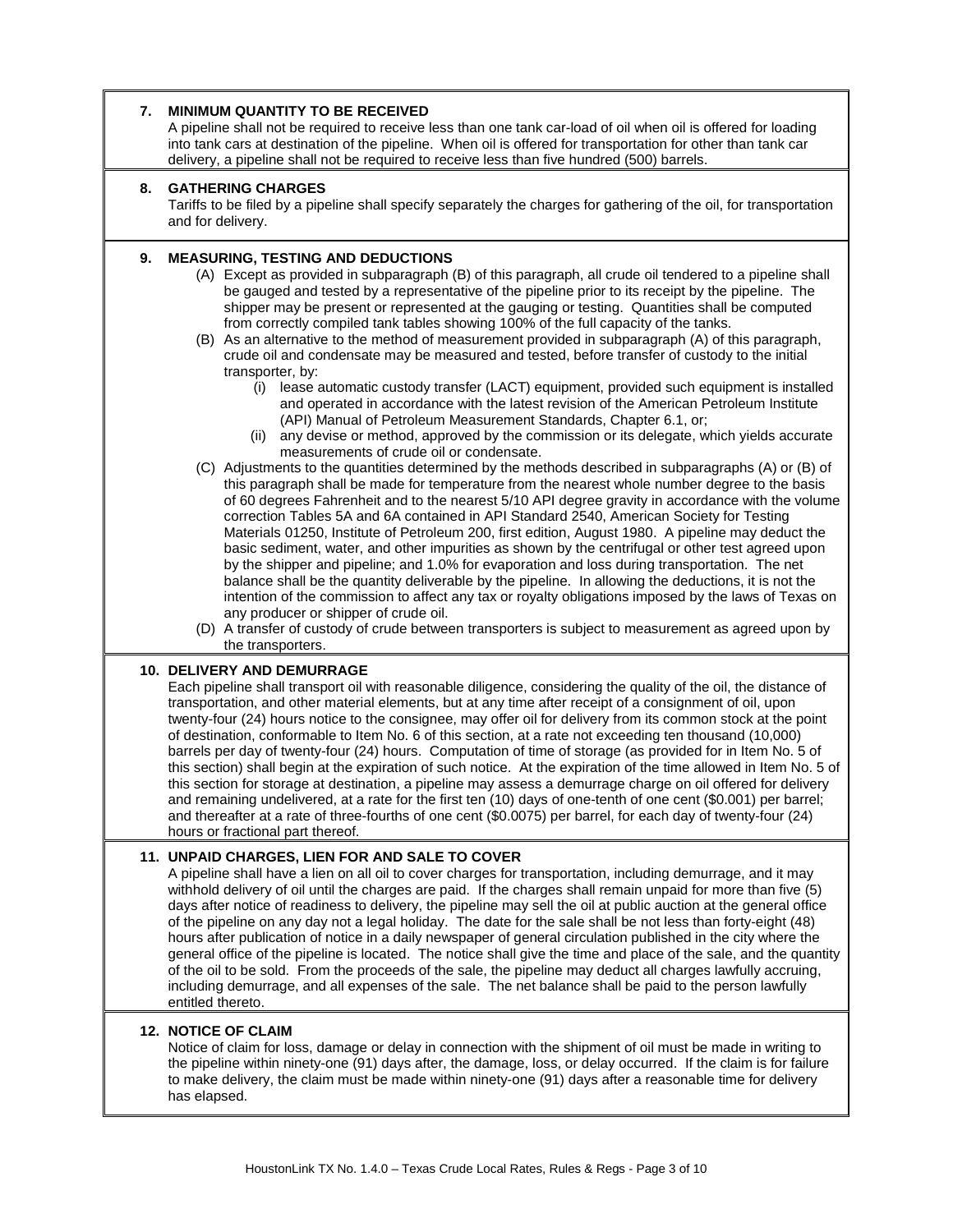## **13. TELEPHONE – TELEGRAPH LINE – SHIPPER TO USE**

If a pipeline maintains a private telegraph or telephone line, a shipper may use it without extra charge, for messages incident to shipments. However, a pipeline shall not be held liable for failure to deliver any messages away from its office or for delay in transmission or for interruption of service.

#### **14. CONTRACTS OF TRANSPORTATION**

When a consignment of oil is accepted, the pipeline shall give the shipper a run ticket, and shall give the shipper a statement that shows the amount of oil received for transportation, the points of the origin and destination, corrections made for temperature, deductions made for impurities, and the rate for such transportation.

#### **15. SHIPPER'S TANKS, ETC. - INSPECTION**

When a shipment of oil has been offered for transportation, the pipeline shall have the right to go upon the premises where the oil is produced or stored, and have access to any and all tanks or storage receptacles for the purpose of making any examination, inspection, or test authorized by this section.

## **16. OFFERS IN EXCESS OF FACILITIES**

If oil is offered to any pipeline for transportation in excess of the amount that can be immediately transported, the transportation furnished by the pipeline shall be apportioned among all shippers in proportion to the amounts offered by each; but no offer for transportation shall be considered beyond the amount which the person requesting the shipment then has ready for shipment by the pipeline. The pipeline shall be considered as a shipper of oil produced or purchased by itself and held for shipment through its line, and its oil shall be entitled to participate in such apportionment.

#### **17. INTERCHANGE OF TONNAGE**

Pipelines shall provide the necessary connections and facilities for the exchange of tonnage at every locality reached by two or more pipelines, when the Commission finds that a necessity exists for connection, and under such regulations as said Commission may determine in each case.

#### **18. RECEIPT AND DELIVERY – FOR NECESSARY FACILITIES**

Each pipeline shall install and maintain facilities for the receipt and delivery of marketable crude petroleum of shippers at any point on its line if the Commission finds that a necessity exists therefore and under regulations by the Commission.

#### **19. REPORTS OF LOSS FROM FIRES, LIGHTNING AND LEAKAGE**

- (A) Each pipeline shall immediately notify the commission district office, electronically or by telephone, of each fire that occurs at any oil tank owned or controlled by the pipeline, or of any tank struck by lightning. Each pipeline shall in like manner report each break or leak in any of its tanks or pipelines from which more than five (5) barrels escapes. Each pipeline file the required information with the commission in accordance with the appropriate commission form within thirty (30) days from the date of the spill or leak
- (B) No risk of fire, storm, flood, or act of God, and no risk resulting from riots, insurrection, rebellion, war or act of the public enemy, or from quarantine or authority of law or any order, requisition or necessity of the government of the United States in time of war, shall be borne by a pipeline, nor shall any liability accrue to it from any damage thereby occasioned. If loss of any crude oil from any such causes occurs after the oil has been received for transportation, and before it has been delivered to the consignee, the shipper shall bear a loss in such proportion as the amount of his shipment is to all of the oil held in transportation by the pipeline at the time of such loss, and the shipper shall be entitled to have delivered only such portion of his shipment as may remain after a deduction of his due proportion of such loss, but in such event the shipper shall be required to pay charges only on the quantity of oil delivered. This Item No. 19 shall not apply if the loss occurs because of negligence of the pipeline.
- (C) Common carrier pipelines shall mail (return receipt requested) or hand deliver to landowners (persons who have legal title to the property in question) and residents (persons whose mailing address is the property in question) of land upon which a spill or leak has occurred, all spill or leak reports required by the commission for that particular spill or leak within thirty (30) days of filing the required reports with the commission. Registration with the commission by landowners and resident for the purpose of receiving spill or leak reports shall be required every five years, with the renewal registration starting January 1, 1999. If a landowner or resident is not registered with the commission, the common carrier is not required to furnish such reports to the resident or landowner.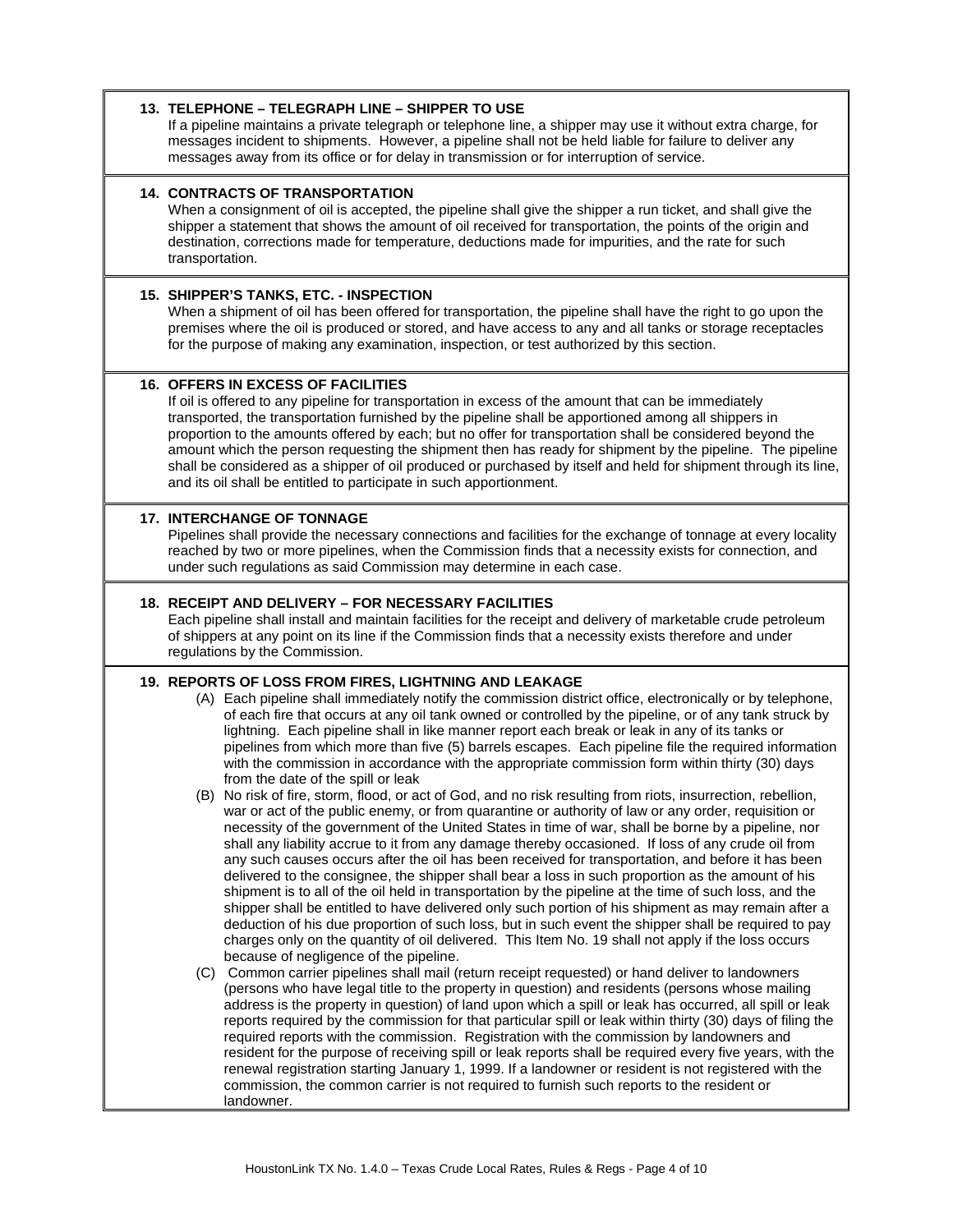## **SECTION II Supplemental HoustonLink Pipeline Company, LLC Rules and Regulations Governing Crude Petroleum Transportation By Pipeline**

#### **20. DEFINITIONS**

"Carrier" means HoustonLink Pipeline Company, LLC

"Crude Petroleum" means either the direct liquid products of oil wells, or a mixture of the direct liquid products of oil wells with the indirect liquid products of oil or gas wells including gasoline and liquefied petroleum gases, as provided in Section 30. Additionally, Crude Petroleum moved under this tariff will not be classified as West Texas Intermediate Crude Petroleum ("WTI").

## **30. PRODUCT SPECIFICATIONS**

Shipper warrants that Crude Petroleum nominated complies with law, including RVP and VOC regulations and conforms to the following limitations:

| <b>API Gravity</b>                                             | $19^{\circ}$ - 70 $^{\circ}$ API |  |
|----------------------------------------------------------------|----------------------------------|--|
| Maximum Product Delivery Temperature                           | $120^\circ$ F                    |  |
| Maximum Product Viscosity                                      | 350 centistokes at 68°F          |  |
| Maximum Product Pour Point                                     | 55°F April - September           |  |
|                                                                | 35°F October - March             |  |
| Maximum Hydrogen Sulfide (H <sub>2</sub> S) Content in Product | 30 PPM                           |  |
| Max True Vapor Pressure, psi                                   | 11.0                             |  |

Carrier reserves the right to reject any and all Crude Petroleum nominated where the Shipper has failed to comply with all applicable laws or product specifications listed herein.

## **40. MEASUREMENT AND TENDER DEDUCTION**

Deviation to Rule 9, the volume of Crude Petroleum received and delivered by Carrier will be measured in barrel units by meter or by gauge. Measured volumes at recorded or observed temperatures will be converted to volumes at sixty degrees Fahrenheit (60°F).

The volume of impurities in Crude Petroleum received and delivered by Carrier will be measured by an electrical or mechanical device or by physical test and such volume will be deducted from the volume of such receipts and deliveries.

A tender deduction of one tenth of one percent (0.1%) will be made to cover evaporation, interface losses, and other normal losses during transportation.

Additionally, each Shipper's over/short position for each crude type will be balanced toward zero monthly as provided in Carrier's Over/Short Balancing Process dated May 1, 2017, available on request.

## **50. MINIMUM SHIPMENTS**

Deviation to Rule 7 whereby, quantities of Crude Petroleum will be accepted for transportation as a single shipment to destinations applicable herein in amounts of not less than 75,000 barrels. Quantities of less than 75,000 barrels may be accepted for transportation if necessary for proration purposes and operating conditions permit and if such Crude Petroleum is of like quality and characteristics of that currently being transported.

For efficient pipeline operations, batches may be divided into multiple segments that may deliver to destination in following month.

**60. STORAGE –** Deviation to Rule 5, whereby, storage will not be provided by the Carrier.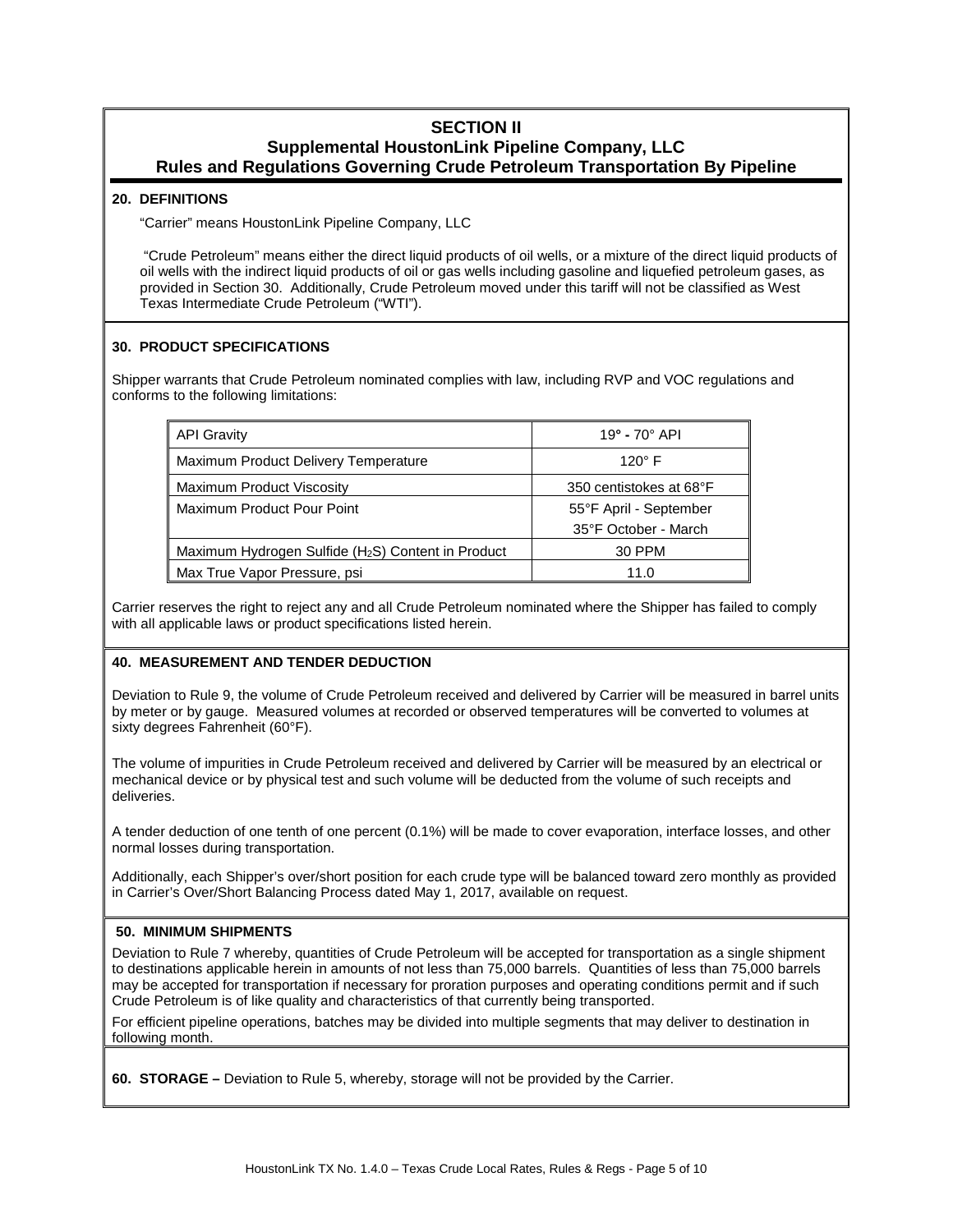## **70. NOMINATIONS**

Crude Petroleum for shipment through Carrier's pipeline system will be received only on proper notice showing the point at which the Crude Petroleum is to be received, point or points of delivery, Consignee (if any), the product grade and the amount of Crude Petroleum to be transported. The Shipper notice must be submitted via Carrier's COBALT (or successor) system or alternate method approved by Carrier) prior to 5:00 p.m. Central time, on the 15<sup>th</sup> day of the month preceding the month for which the nominations apply. If the fifteenth  $(15<sup>th</sup>)$  day of the month falls on a weekend or holiday, then nominations are due on the last day that is not a weekend or holiday before the fifteenth  $(15<sup>th</sup>)$  day.

Upon receipt of nominations from Shippers, Carrier may conduct upstream and downstream verifications in accordance with the terms of the Nomination Verification Procedure set forth below. To the extent that a Shipper's nomination cannot be fully verified in accordance with such terms, as determined by Carrier in its sole discretion, the Shipper's nomination will be reduced by Carrier in accordance with the Procedure set forth below.

## Nomination Verification Procedure:

Upon receipt of each month's nominations, Carrier may verify with each receipt point and delivery point a volume based on the volumes nominated to it (the "Verified Volume").

1.) Carrier may request that upstream connecting carriers or facilities verify the Shipper's nomination of volume to Carrier by the close of the first day of the nomination month. The volumes verified will be the Shipper's Verified Volume.

2.) With respect to nominations for delivery to a specific connecting carrier or other connecting party, Carrier may contact such party and request verification of each Shipper's volume nominated for delivery to its facility. Downstream connecting carriers and other connecting parties will follow their own procedure for verifying volumes to Carrier. The volumes verified will be the Shipper's Verified Volume

## **80. TITLE UNENCUMBERED**

The act of delivering Crude Petroleum to the Carrier for transporting shall constitute a warranty that the Shipper or Consignee has unencumbered title thereto or the unencumbered right to ship such Crude Petroleum, and that such Crude Petroleum was produced in accordance with concerned laws and regulations. When any Crude Petroleum tendered for transportation is involved in litigation, or the ownership of which may be in dispute, or which may be encumbered by lien or charge of any kind, the Carrier may require of Shippers an indemnity bond to protect it against all loss.

## **90. LIABILITY OF CARRIER**

Notwithstanding anything in the Tariff to the contrary, Carrier shall not be liable for any loss or damage or delay caused by act of God, public enemy, quarantine, authority of law, strike, riots, fire or the act or default of Shipper or Consignee, or for any other cause not due to the negligence of the Carrier whether similar or dissimilar to the causes herein enumerated; and in case of loss from any such causes after Crude Petroleum has been received for transportation and before the same has been delivered to the Consignee, the Shipper shall bear a loss in such proportion as the amount of his shipment is to all of the Crude Petroleum in the custody of the Carrier at the time of such loss, and the Shipper shall be entitled to have delivered only such portion of his shipment as may remain after a deduction of his due proportion of such loss but in such event the Shipper shall be required to pay charges only on the quantity of Crude Petroleum delivered.

#### **100. DUTY OF CARRIER**

The Carrier shall not be required to transport Crude Petroleum except with reasonable diligence, considering the quality of the Crude Petroleum, the distance of transportation and other material elements; but in the event Shipper fails to provide adequate facilities for receipt at destination or has not ascertained from the Carrier that it has facilities available for receipt at destination, Carrier shall have the right on 24 hour notices, to divert or reconsign, subject to the rates, rules and regulations applicable from point of origin to actual final destination, or make whatever arrangements for disposition as are deemed appropriate to clear the Carrier's facilities, including the right of private sale for the best price reasonably obtainable. The Carrier may be a purchaser at such sale. Out of the proceeds of said sale, the Carrier shall pay itself all transportation and all other applicable lawful charges and necessary expenses of the sale and the expense of caring for and maintaining the Crude Petroleum until disposed of and the balance shall be held for whomsoever may be lawfully entitled thereto.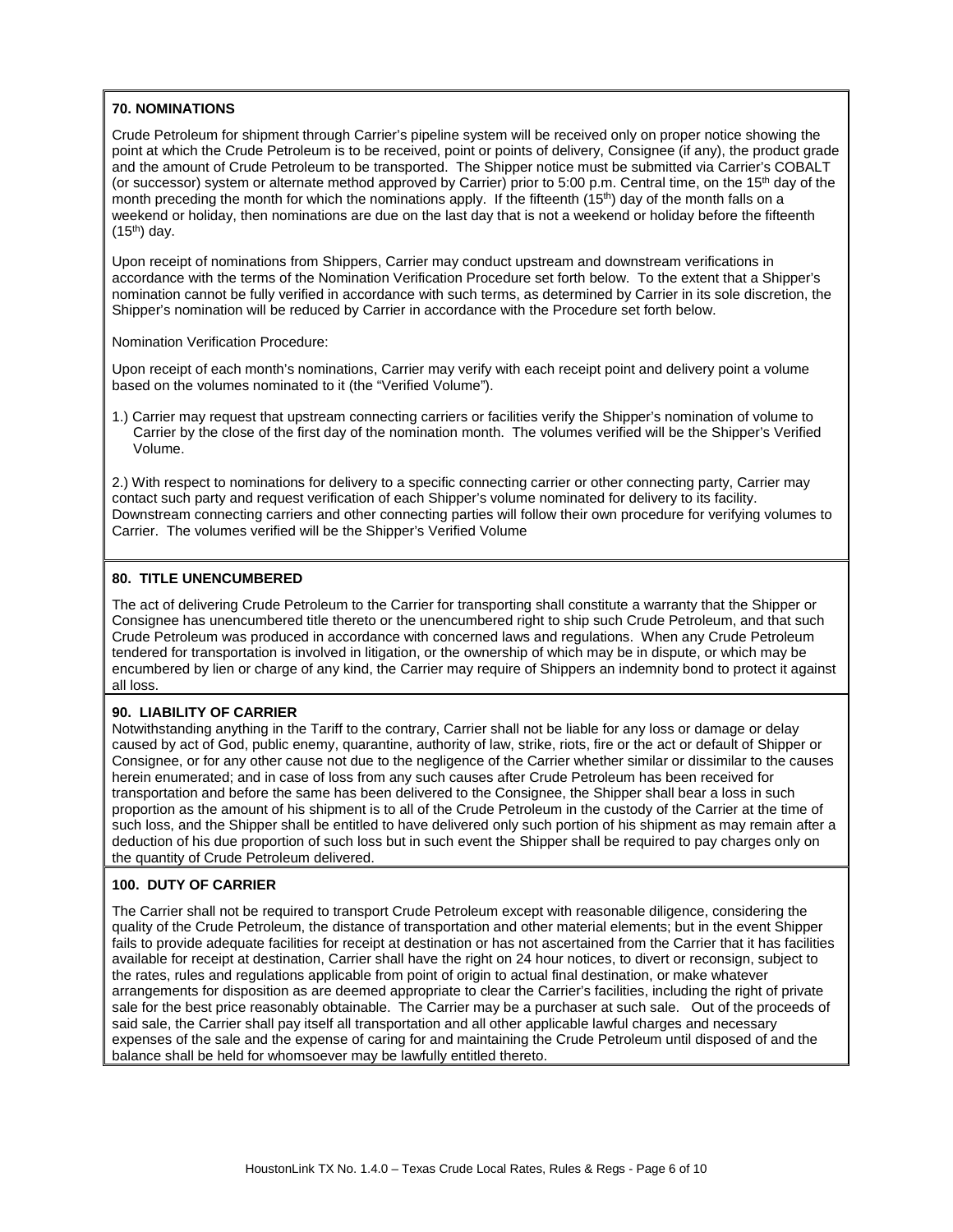## **110. PAYMENT OF TRANSPORTATION AND OTHER CHARGES**

Shipper shall pay the transportation and all other charges accruing on Crude Petroleum delivered, adjusted to sixty degrees Fahrenheit (60°F). Carrier shall have a carrier's lien, as provided by Chapter 7 of the Texas Uniform Commercial Code, on all Crude Petroleum accepted for transportation to secure the payment of all charges, and may withhold said Crude Petroleum from delivery until all of the said charges shall have been paid.

Carrier will bill Shipper each month for transportation and other charges incurred during the previous month. If such a bill is not paid within ten (10) days after date of invoice or, if later, any other due date, Carrier shall have the right to assess a late charge at an interest rate of 1.5% per month, unless such rate is greater than the maximum rate allowed by law, in which case the maximum rate allowed by law will be used. Such late charge shall accrue from ten (10) days after date of invoice until payment is made.

Carrier may require that all payments to Carrier for services pertaining to the transportation of Crude Petroleum be by wire transferred in accordance with the instructions on the Carrier's invoice to Shipper.

In the event Carrier determines that the financial condition of a Shipper or Shipper's quarantor (if any) is or has become impaired or unsatisfactory or Carrier determines it is necessary to obtain security from a Shipper, Carrier will provide notice to Shipper and Shipper will provide, at Shipper's option to the extent acceptable to Carrier in the exercise of Carrier's good faith judgment, one of the following prior to Carrier's delivery of Shipper's Products in Carrier's possession or prior to Carrier's acceptance of Shipper's Crude Petroleum: (1) prepayment of all charges by wire transfer, which shall be held by Carrier without interest accruing thereon until credited to Shipper, (2) a letter of credit at Shipper's expense in favor of Carrier in an amount sufficient to ensure payment of all such charges and, in a form, and from an institution acceptable to Carrier in Carrier's good faith judgment, or (3) a guaranty in an amount sufficient to ensure payment of all such charges, and in a form, and from a third party acceptable to Carrier in Carrier's good faith judgment. In the event Shipper fails to comply with any such requirement on or before the date supplied in Carrier's notice to Shipper, Carrier shall not be obligated to provide Shipper access to Carrier's facilities or provide services pursuant to this tariff until such requirement is fully met.

In addition to all other liens, statutory or otherwise, to which Carrier is entitled and unless the following grant is expressly prohibited by the terms of one or more security agreements or credit agreements creating prior, perfected security interests in the hereinafter-defined Collateral, Shipper hereby grants to Carrier a first priority, continuous and continuing security interest in all of the following, whether now or hereafter existing or acquired, as collateral for the prompt and complete payment and performance of Shipper's Obligations (as defined below): (a) All Crude Petroleum accepted by Carrier for transportation, or otherwise while in the possession of Carrier; (b) all other property of Shipper now in the possession of and at any time and from time to time hereafter delivered to Carrier or its agents but only while in the possession of Carrier; and (c) all of Shipper's pre-payments, deposits, balances, and credits with, and any of its claims against, Carrier, at any time existing. The property described or referred to in subsections (a) through (c) above is collectively referred to as the "Collateral." This grant secures the following (collectively the "Obligations"): (a) all antecedent, current and future transportation, special, ancillary and other lawful charges arising under or related to this tariff or the contracts entered into in connection with this tariff; (b) the repayment of any amounts that Carrier may advance or spend for the maintenance, storage or preservation of the Collateral; (c) all amounts owed under any modifications, renewals or extensions of any of the foregoing obligations; and (d) all other amounts now or in the future owed by Shipper to Carrier, whether or not of the same kind or class as the other obligations owed by Shipper to Carrier. Shipper authorizes Carrier to file such financing statements or other documents necessary to perfect and maintain the security interest herein granted.

## **120. CLAIMS TIME FOR FILING**

Except where property is lost or damaged in transit by gross negligence of the Carrier, claims for loss or damage must be made in writing to the Carrier within ninety-one (91) days after delivery of the property, or in case of a failure to make delivery, then within ninety-one (91) days after a reasonable time for delivery has elapsed. Suits for loss or damage shall be instituted only within two (2) years and one (1) day after delivery of the property, or in the case of failure to make delivery, then within two (2) years and one (1) day after a reasonable time for delivery has elapsed; provided, however, that where claims have been duly filed with the Carrier, suit must be brought within two (2) years and one (1) day after notice in writing is given by the Carrier to the claimant that the Carrier has disallowed the claim or any part or parts thereof specified in the notice. Where claims for loss or damage are not filed for suits or not instituted thereon in accordance with the foregoing provisions, such claims will not be paid and the Carrier will not be liable.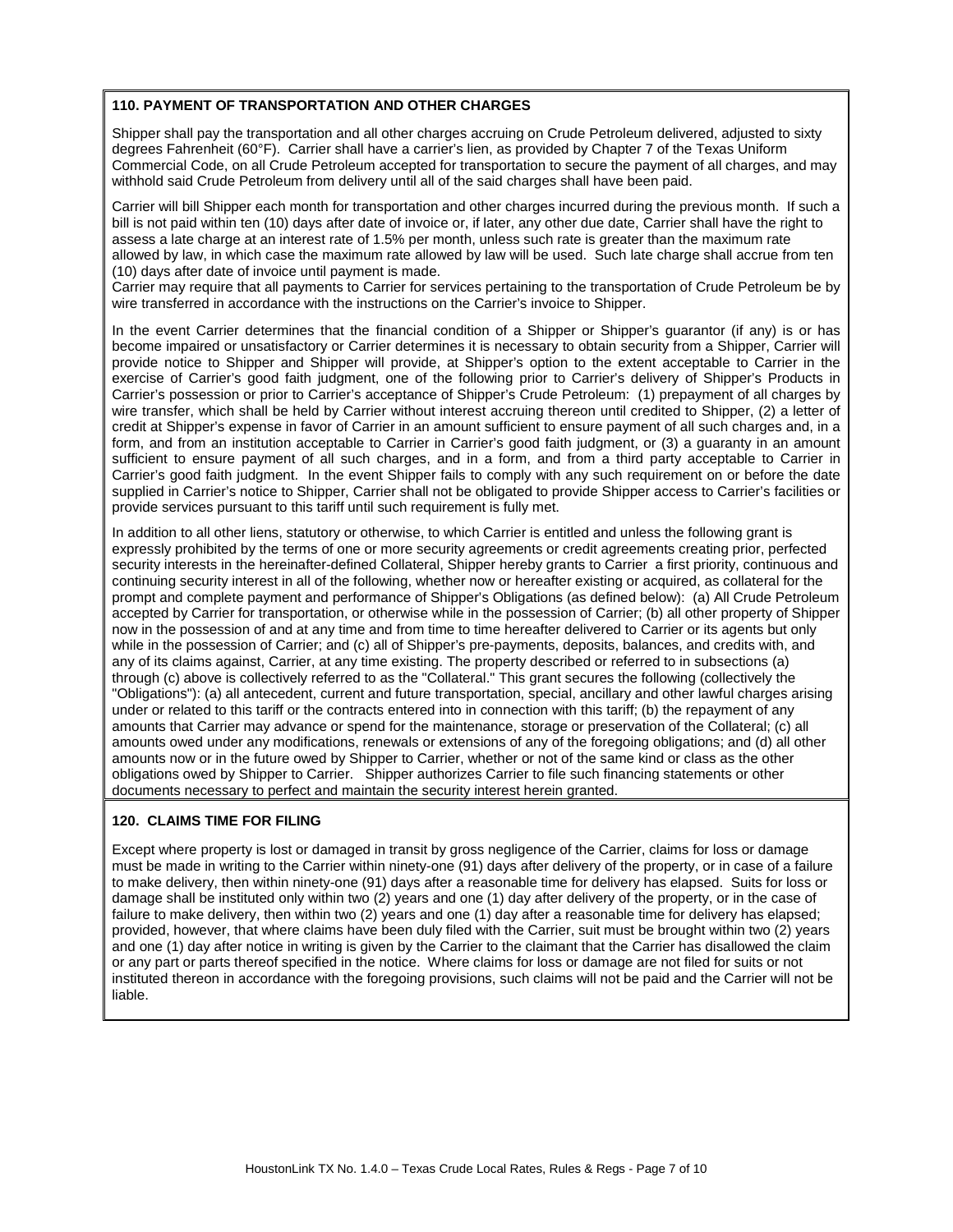## **150. APPORTIONMENT WHEN TENDERS ARE IN EXCESS OF FACILITIES**

When there shall be tendered to the Carrier, for transportation, more Crude Petroleum than can be immediately transported, the transportation furnished by the Carrier shall be apportioned among Shippers in a fair and equitable manner based on a shipper's consecutive twelve months shipment history. New Shippers [i.e., a shipper without history over the preceding twelve months] will have access to a maximum of 10% of available capacity with a maximum of 2% for each new shipper.

## **160. DESTINATION FACILITIES & ACCEPTANCE OF DELIVERY**

Carrier will deliver Crude Petroleum to a Shipper at designated destination points. Shipper is responsible for arranging adequate facilities and services to receive and take the Crude Petroleum away at the destination points.

If a Shipper is not able to receive Crude Petroleum from Carrier at the time when Carrier has scheduled a delivery and if Carrier has no means of withholding delivery of such Crude Petroleum, then Carrier shall have the right to sell such Crude Petroleum to the first available purchaser at the best price reasonably obtainable; to use the proceeds thereof to pay pipeline transportation charges which shall be due as if delivery had been made; and to pay the balance of such proceeds to Shipper, unless conflicting claims for such remaining proceeds have been received by Carrier in which case Carrier shall be entitled to hold the balance of such proceeds for whomsoever may be entitled thereto.

## **170. APPLICATION OF RATES FROM AND TO INTERMEDIATE POINTS**

Crude Petroleum received from a point on Carrier's lines which is not named in this tariff, but which is intermediate to a point from which rates are published, will be assessed the rate in effect from the next more distant point published in this tariff.

Crude Petroleum destined to a point on Carrier's lines which is not named in this tariff, but which is intermediate to a point to which rates are published, will be assessed the rate in effect to the next more distant point published in this tariff.

## **180. LINE FILL REQUIREMENTS**

Prior to delivering barrels out of Carrier's pipeline system, each Shipper may be required to supply a pro rata share of Crude Petroleum necessary for pipeline fill to ensure efficient operation of Carrier's pipeline system and Carrier shall, at a minimum, revise its line fill apportionment every calendar quarter based on the volume shipped during such calendar quarter. Crude Petroleum provided by Shippers for this purpose shall be redelivered to Shipper promptly after Shipper's share changes and also promptly after: (1) Shipper's shipments have ceased and the Shipper has notified Carrier in writing of its intention to discontinue shipments in Carrier's system, and (2) Shipper balances have been reconciled between Shipper and Carrier. Carrier, at its discretion, may require advance payment of transportation charges on the volumes to be cleared from Carrier's system, and any unpaid account receivables, before final delivery will be made. Carrier shall have a reasonable period of time, not to exceed ninety (90) days, from the receipt of said notice to complete administrative and operational requirements incidental to Shipper withdrawal not to exceed ninety (90) days.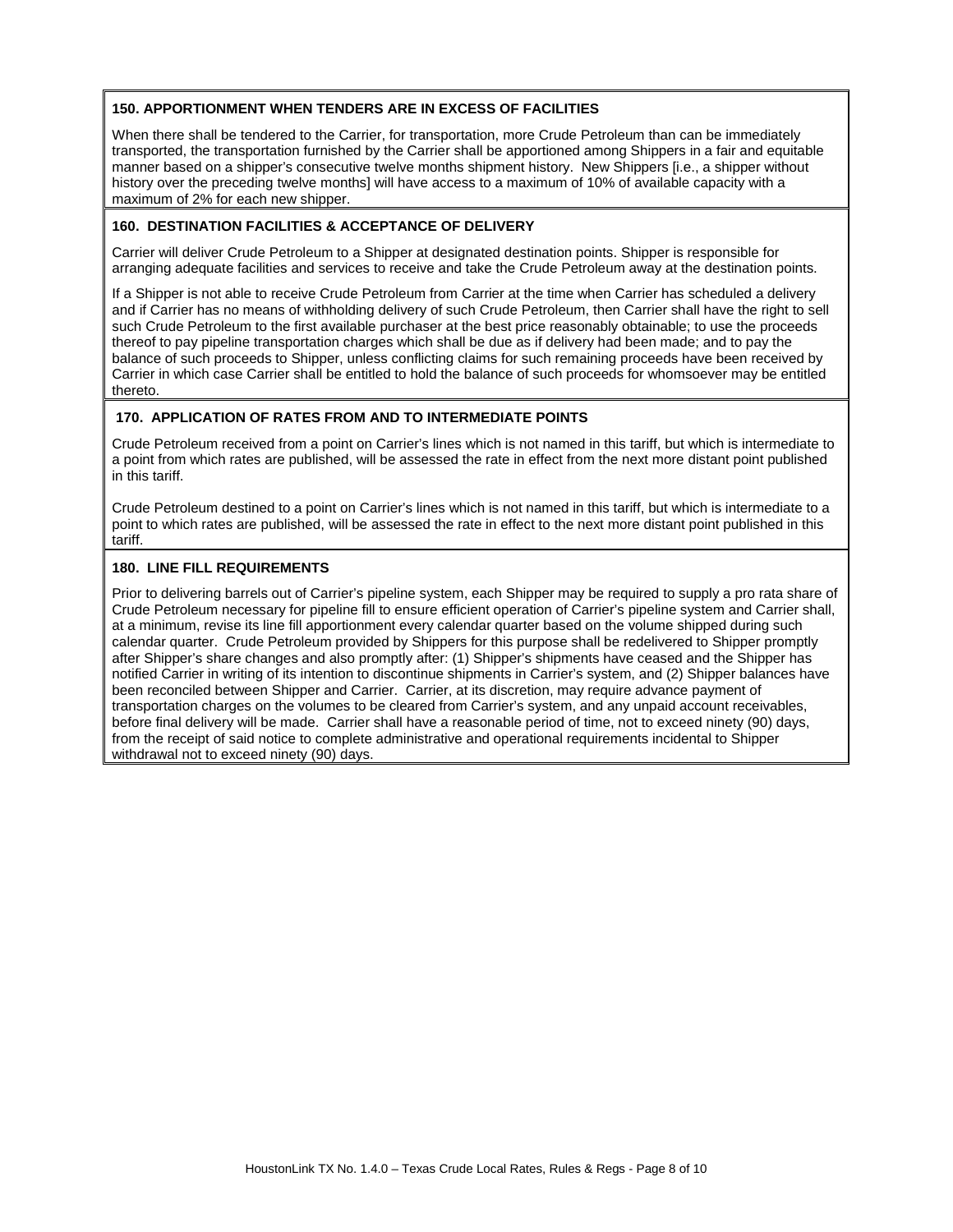## **190. ORIGINATION FACILITIES**

Crude Petroleum will be received only from pipelines, tanks, or other facilities that are provided by Shipper or Shipper's designee, or a connecting carrier. Carrier will determine and advise Shippers of the size and capacity of such facilities to be provided at the point of receipt to meet the operating conditions of Carrier's facilities at such point. Carrier will not accept Crude Petroleum for transportation unless Shipper has provided such facilities.

**Please note that the provisions of Section I are hereby amended or supplemented, as applicable by the provisions of Section II. In the event of any conflict between Section I and Section II of this tariff, Section II will govern.**